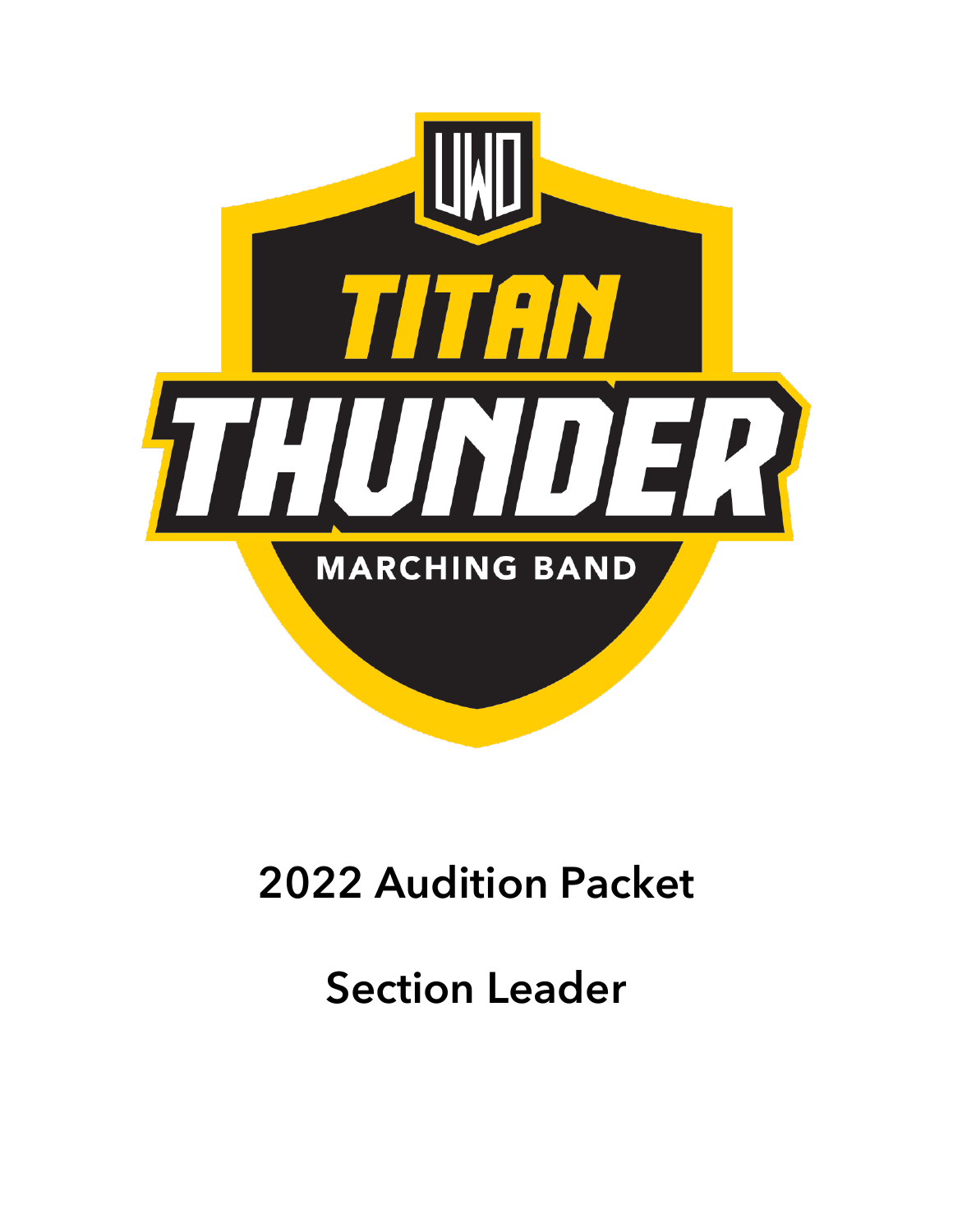Congratulations on taking the first step toward becoming a student leader in the new UWO Titan Thunder Marching Band! Candidates for Section Leader will complete the application form no later than 5:00 p.m. on Tuesday, March 1, 2022. Candidates will interview and audition for their position with Dr. Scheivert, Dr. Lethco, and other TTMB staff (as available). Candidates not chosen for Drum Major will not need to reapply for Section Leader, though they will need to perform an audition piece during the applicable audition times.

The Section Leaders of Titan Thunder Marching Band are vital to the success of the program and are needed in EVERY section! Section Leaders serve as on-field musical and visual instructors who lead by example through preparation, high standards, and attention to detail. They build relationships with section members to encourage wellness and positive experiences and maintain open two-way communication between their section and the Drum Major and staff. Typical duties include leading marching and music sectionals, monitoring and guiding on-field performance, listening to music playoffs, and assisting with attendance, though Section Leaders are eager to step up when needed. It is a great way to gain valuable leadership and teaching experience in an activity you love!

All Section Leader candidates must plan to attend the Drum Major Skills Assessment and Group Interview on the evening of Friday, March 11. Section Leaders will meet occasionally during Spring 2022, maintain contact with prospective and accepted members throughout the summer, and arrive first for preseason camp on August 22.

## **Information Session**

A virtual information session will be held on MS Teams on Tuesday, February 15, 2022, at 7:00pm. Attendance is recommended but not mandatory. [\[Link\]](https://teams.microsoft.com/l/meetup-join/19%3ameeting_NjliNDIxNTYtODE3YS00MWMxLTg4NDAtYmE4NGJhZDIwNGQx%40thread.v2/0?context=%7b%22Tid%22%3a%2216b8b9f2-f7bd-431a-b739-d49428e26316%22%2c%22Oid%22%3a%22fec33e6f-8b05-4c53-b5fc-7f85d9cbb80e%22%7d)

## **Audition Procedure**

Section Leader candidate auditions consist of four stages: (Times to be announced)

| Stage 1 - Application process (ALL)                                                                                             | Due: Tue. Mar. 1  |
|---------------------------------------------------------------------------------------------------------------------------------|-------------------|
| Stage 1.5 - Drum Major Auditions - Mandatory                                                                                    | Fri. Mar. 11      |
| Stages 2-4 - Interview/Audition with band staff (WINDS)                                                                         | Wed-Fri Mar.16-18 |
| Stage 2 - DRUMLINE, COLOR GUARD, TWIRLERS<br>Interview/Audition sessions and requirements<br>will be posted on the TTMB website | Date TBD          |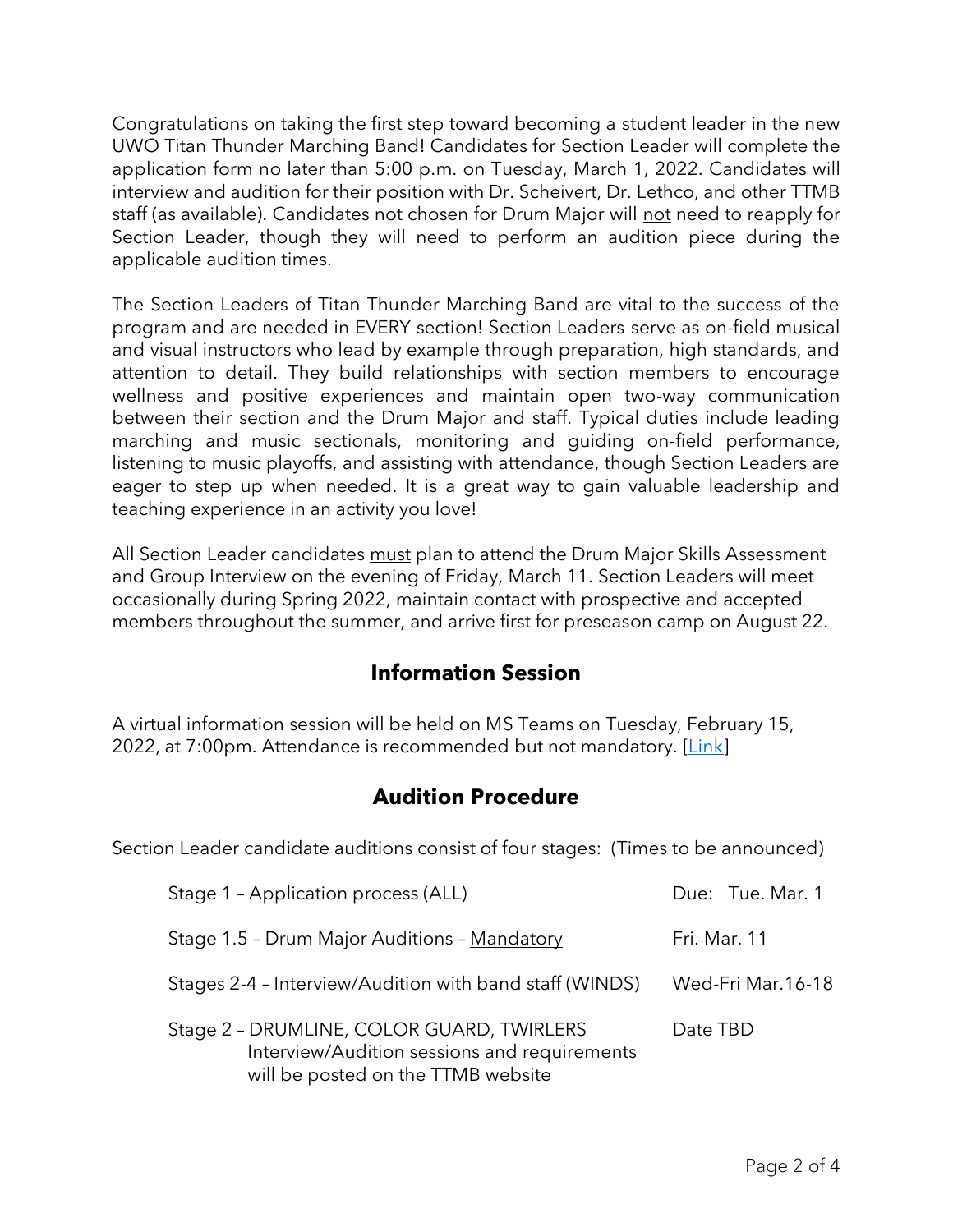# **Application Process**

All students interested in applying for a Section Leader position in the Titan Thunder Marching Band must complete the following steps:

- Write an Introductory Letter [PDF], which will be provided to judges and interested students. Within the letter, please address these points:
	- o Why do you want to be a Section Leader in the TTMB?
	- o What is the role of a Section Leader?
	- o What quality(s) do you feel is/ are the most important for a Section Leader to have?
	- o What quality about yourself sets you apart from other candidates?
	- o What does servant leadership mean to you? Specifically, how will you apply your understanding of servant leadership to this position?
	- o Describe any relevant musical, scholastic, or leadership positions you have held (high school and/or college).
	- o If chosen, what are some goals you have for yourself while in the position?
	- o Any other things you wish to add about yourself.
- Design a Resume [PDF] that details your accomplishments as a band member and as a leader (both in and out of band), work/employment experience, additional musical enrichment experiences, and anything else that demonstrates leadership and/or teaching experience
- Contact References for Recommendations, specifically three peers and two professional/academic contacts who have taught or supervised you during your high school or collegiate career. They can be a work supervisor, church official, high school teacher, former band director, etc. The more variation in recommender background, the better. (i.e. – band director and work supervisor) **NOTE: Please do not solicit letters from Drs. Lethco, Otto, Scheivert, or Shaw.**
- Complete the online application and recommendation request form by following this [link.](https://oshkosh.co1.qualtrics.com/jfe/form/SV_71lXvtdL5Hj175Y) PDF documents will be uploaded at this time. Individual links to the web-based recommendation process will be sent to your references automatically.
- Applications AND online recommendations completed by your references must be submitted no later than **Tuesday, March 1, 2022.** Paper documents will not be accepted.